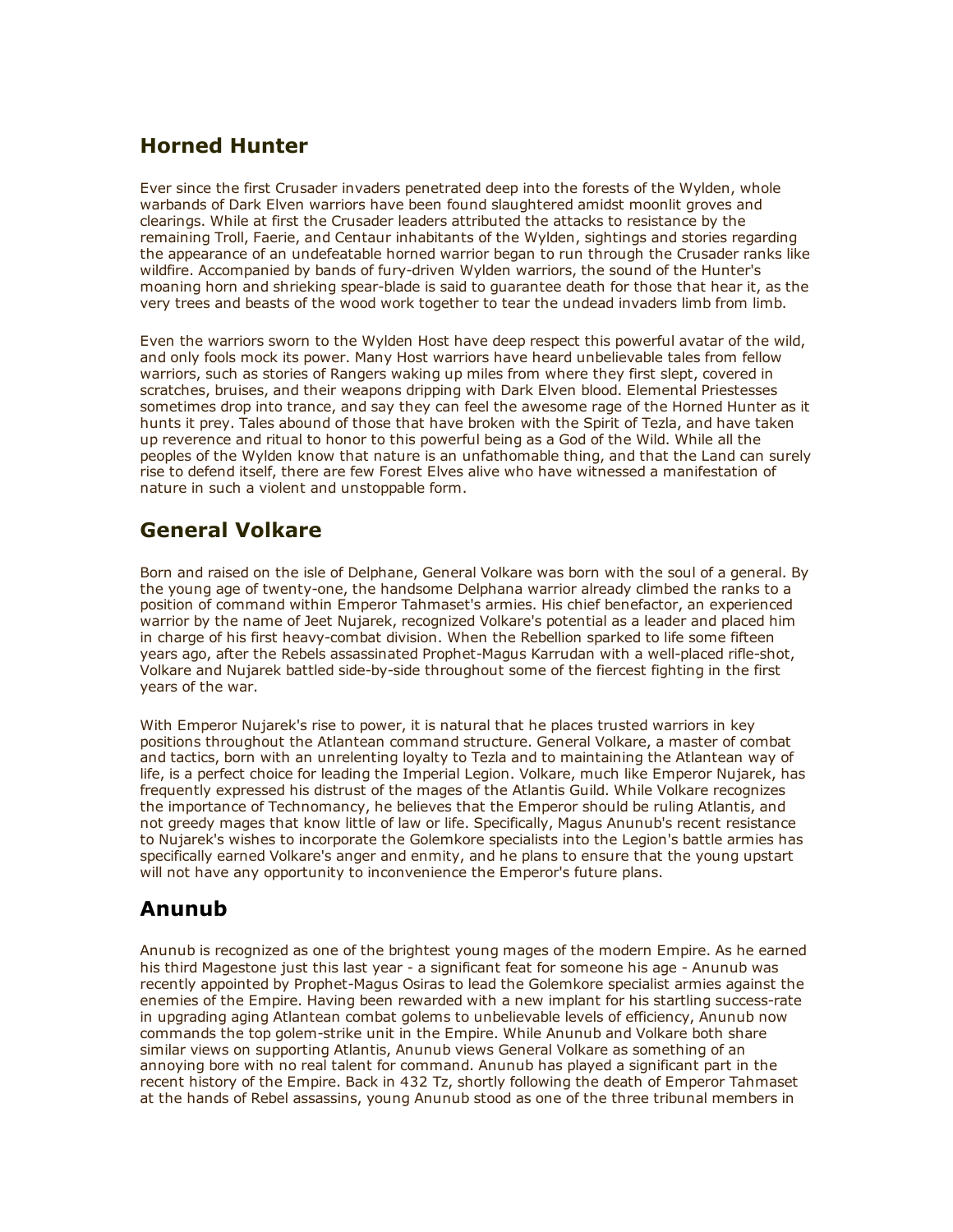charge of the trial of the Imperial traitor, Raydan Marz. While the evidence of Raydan's treason was sketchy at best, Anunub got to witness firsthand Prophet-Magus Osiras' manipulative nature. When Osiras secretly demanded that Anunub vote Marz guilty on all counts, regardless of the sketchy provided evidence, Anunub did as he was told. However, Anunub was secretly pleased when the renegade warlord pulled off a spectacular escape from the council chamber, and has been following his career ever since with secret interest. Ever since the day of Raydan's escape, Anunub has worked steadily to raise his own position within Atlantis, and plans one day to usurp the position of Prophet-Magus from Osiras and to become Prophet-Magus himself out of loyalty to Tezla.

# Black Thorn

Black Thorn, also know as Nadia os Darras, is a rare half-elven warrior, with a craving for treasure, fame, and the adventurer's way of life. For centuries she has pulled off spectacular heists, led mercenary armies to victory against hopeless odds, and traveled the Land with her Draconum friend and ally, Tyrsis. Black Thorn has a soft spot for Khamsin and the Revolution, but has fought with any number of strange bedfellows throughout her career including a spectacular alliance with and betrayal by the Crusader overlord, Darq the Corrupt, during the Fairhaven affair. She has a hatred of the thieving warlord Raydan Marz, warm recognition for the honor of the Troll warlord Huhn, and a long-standing enmity with the Venthian merchant-prince, Darsett Frehr. While Black Thorn doesn't mind a good fight, and knows that death is a constant in her line of work, she won't tolerate innocents or non-combatants getting hurt or killed during a combat. While blowing a bridge to prevent an Atlantean warband from escaping is fine, setting off a black powder bomb in a crowded Atlantean square just to hurt one Atlantean magus is completely unacceptable.

With the defeat of the Knights Immortal army attacking Khamsin in 434 Tz, many of the citizens of Khamsin believe that the fifteen-year long struggle for survival is finally over. While Black Thorn was instrumental in the final battle, and very satisfied with her performance, she is well aware that the real battle for freedom is yet to come, especially when the Atlanteans start resorting to dirty tricks rather than military dominance. Thus, by forming the Bloody Thorns to fight the Atlanteans on every possible front, Black Thorn hired every non-conventional warrior she could trust to fight for the name of freedom throughout the Land to ensure that the crystal-headed idiots of Atlantis can't undermine Khamsin through non-conventional means.

#### Blackwyn

Blackwyn is a long-time hero of the Rebellion, and now stands as one of the esteemed leaders of the Revolution. Armed with his signature twin black powder shotguns, Blackwyn is credited with the liberation of Enos-Joppa and the Northlands from Atlantean oppression. His list of allies is long and notorious - including the assassin Snow, the Elemental priestess Rowan, the pit-fighter Kerraii, not to mention Skyros, Byrch, Maren'kar, and dozens of others. While Sarah Ythlim, the secret leader and logistical organizer behind the Revolution, prefers to work in anonymity, Blackwyn has led the fight against the Atlanteans with bravery and foresight. Earlier in his career, Blackwyn served as one of Sarah's captains. But when the two disagreed on tactical methods, Blackwyn resigned from Sarah, though he vowed to continue to fight for the Revolution and the cause of freedom.

Even with the fortunate turn of events at Khamsin, Blackwyn knows there is a great deal more to do. The Atlanteans are again building their armies, and the victory at Khamsin is only one more stepping stone on the long road to total freedom from the Empire. Blackwyn knows the Atlanteans won't stop anytime soon, and that his captains and soldiers will need to fight hard to both hold the territory they've spent the last fifteen years claiming from the oppressors, and to make further advances to free the people oppressed by the Atlantean tyrants.

### Deathspeaker Aeradon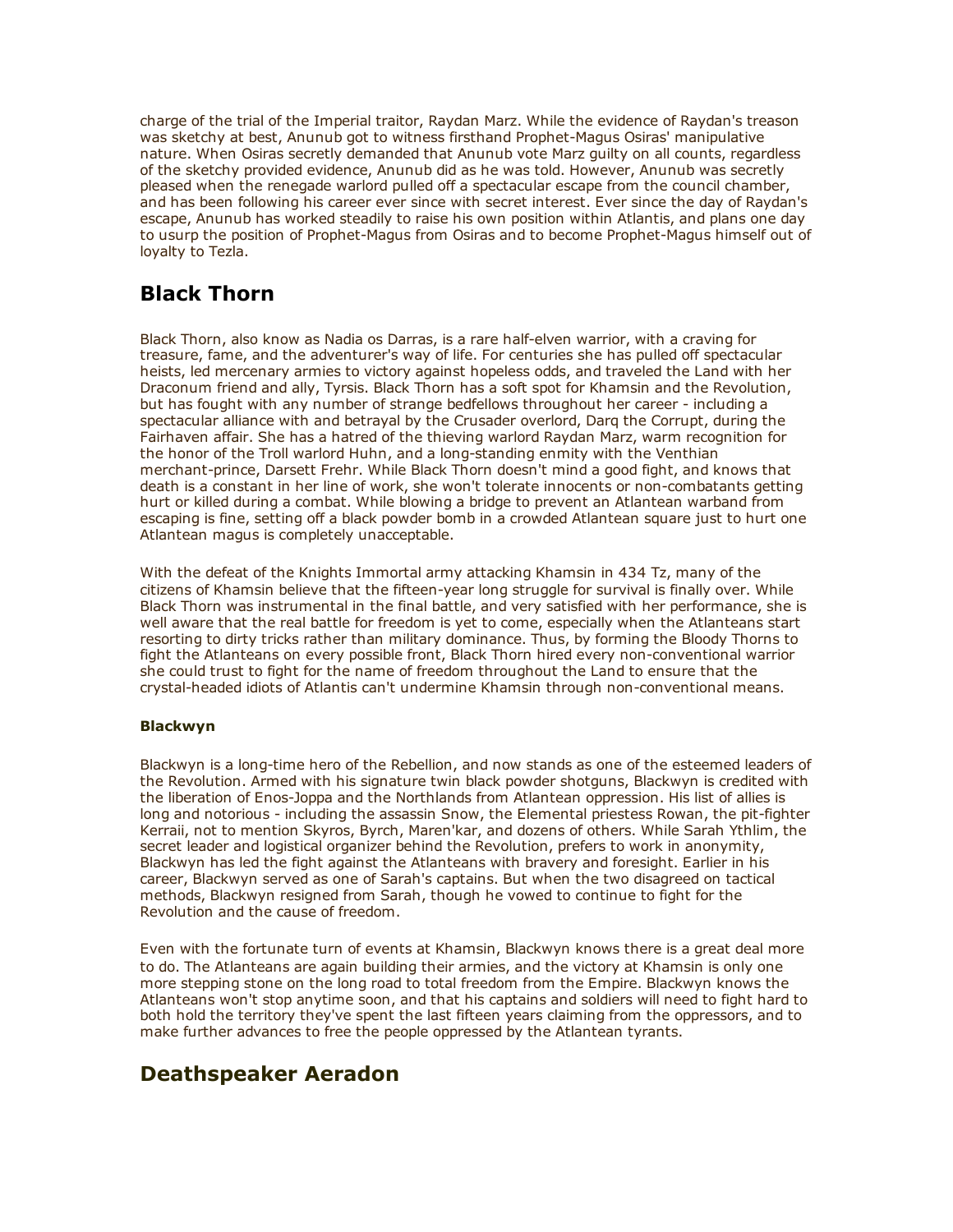Deathspeaker Aeradon is the most powerful member of the twelve-member Necromancer group that rules the Dark Crusaders. Having won his position by defeating Deathspeaker Spider in the Vampire Civil War, at the current time only Dark Prophet Soma is more powerful than Aeradon and in time even Tezla's prized student may fall before the wrath of Aeradon's unrelenting quest to rule the Necropolis. As the owner of the vampiric Order of Vladd, Aeradon controls Darq the Corrupt and coordinates the actions of the Vladd Vampire Lords as they conduct the Dark Crusade against the Elemental Freeholds to the south. Aeradon, having been one of the attendants at Tezla's transcarnation, is a fervent worshipper of Dark Tezla and a leading member of the Cult of the Blood Goddess.

Aeradon is in an unusual position, as ever since the Deathspeaker leadership council was formed more than 150 years ago, no one Necromancer has yet had the strength to contest for the role of the Dark Prophet. Many within the Necropolis are waiting to see whether Aeradon will make a bid for power against the Dark Prophet Soma, and more than a few are already gambling on which side they should choose in the years to come. Additionally, with Darq the Corrupt's recent behavior in the Galeshi deserts, there are a number of Deathspeakers that wonder if the Order of Vladd is still truly loyal to Aeradon, or if the entire affair is some convoluted bid for power by Darq the Corrupt.

### Kossak Darkbringer

The Vampire-Lord Kossak Darkbringer, once known as the Elemental champion Kossak Mageslayer, has been under the psychic control of the Dark Crusaders for over a year. After Darq the Corrupt managed to use the Vermillion Crown to lay an unbreakable spell over Kossak's mind, Kossak has worked as a puppet for the Order of Vladd ever since. Dominated by Darq's use of the powerful relic, Kossak has been forced into leading the assault against his own people, even to the point of personally burning the forests and glades that he spent most of his life fighting to protect.

Kossak's nephew, Warlord Huhn, attempted to rescue his uncle from Darq's clutches back in 433 Tz, but was defeated in the Serpine Mountains by the Necropolis border-guard units. Just this year, with Kossak's appearance at the head of the armies besieging the Elemental capitol of Roanne Valle, Kossak may very soon be pitted against Huhn for the fate of the Wylden. For as long as Darq has the Vermillion Crown and continues to control this powerful juggernaut of destruction, the Land will tremble in Kossak's wake.

# Khan Harrowblade

After Kzar Nabar's destruction by the Solonavi during the Battle of Rokos, and the startling revelation that Nabar was a possessed pawn of the Solonavi throughout the summer-long campaign against Prieska, the Orcs of the Fist stood leaderless and shattered. Clinging to the old ways, to the laws established by Kzar Rabahn during the height of his rule, Khan Harrowblade stepped forward and claimed leadership over the Orcs of the Fist. While a number of lesser Orcs directly contested his claim, he killed them one after another in single combat, until no Orcs stood who would accept his challenge. Then, with his army at his back, Khan Harrowblade began the journey back to the Orc homeland, with his warriors loaded down with the spoils of Prieska.

However, when he learned one morning that a sizable contigent of Orc warriors chose to break away in the foggy night, taking a sizable amount of the hard-earned spoils with them, Harrowblade was outraged. While his personal honor demanded that the cowards be destroyed, the encroaching threat of winter and the danger of Atlantean retribution forced him to take his armies north back to the ancestral Orc homeland and leave the traitors behind. At the Festival of Division a few weeks later, (a gathering when Orcs fought duels for shares of the summer's spoils), Harrowblade was proclaimed as the Khan of the Broken Tusk tribes. To all present, as an oath to the Eagle Gods, Khan Harrowblade vowed that the cowardly Khan Rava and his Shadow Khans would be hunted down and destroyed like wild dogs - and that one day Harrowblade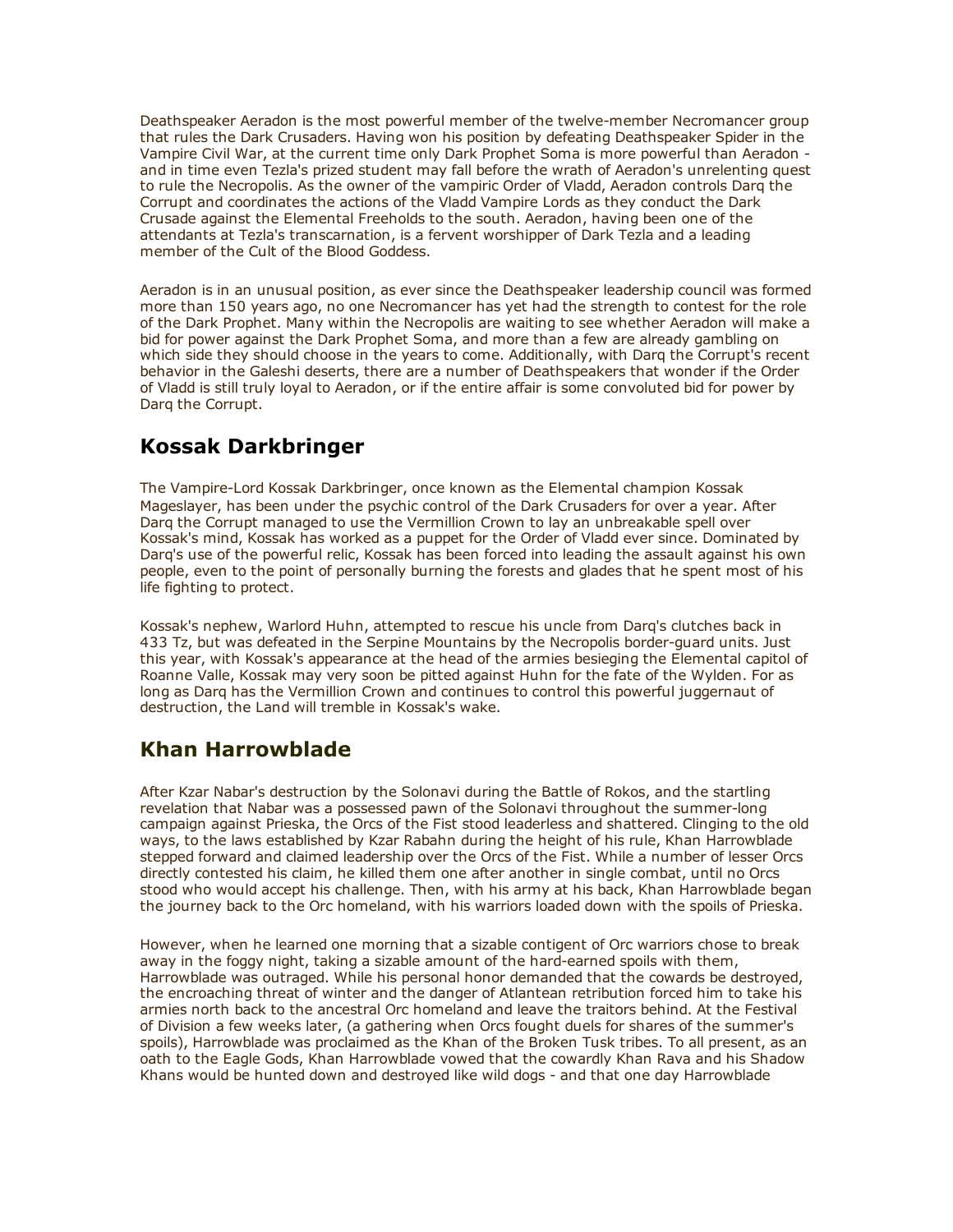would become Kzar over all the Orcish tribes.

### Khan Rava

After Kzar Nabar was cut down by the Solonavi at the Battle of Rokos and the subsequent rise of power amongst the Orc warriors loyal to the tribes of the Broken Tusk, Khan Rava realized that any chance for his own gain in power would be futile. With so many warriors dead from the attacks at Alrisar, Luxor and Rokos, there would be no way that the lesser tribes could win anything in the Festival of Division. Overall, it would mean that the Broken Tusk warriors would claim everything that Rava's warriors had fought and died for in Prieska, and the lesser tribe-families would be left to starve throughout the cold winter to come. So, after conducting a secret meeting away from Broken Tusk spies, the leaders of twelve tribes chose to become the Shadow Khans, and take their rightful place as the rulers of Prieska.

While this tactic guaranteed that the Shadow Khans would be in eternal conflict with the Broken Tusk, the tales of the legendary survival of the banished Cave Orcs inspired Rava and his commanders to go ahead with the plan. Chiefly, by settling in Prieska, the Orcs would be able to capture and utilize hundreds of slaves, capture an unbelievable amount of food and treasure, and live and train through even the worst of the winter snows with ease. While undertaking the endeavor was a truly dangerous plan, when a mysterious fog descended over the Orc camp on the night that Rava planned to leave with his new army, Rava knew that the Eagle Gods were with him and that there was no way he could fail. A short week later, surrounded by treasure, food, jugs of wine, and his six new beautiful human slave-wives, Khan Rava knew that he had chosen the right path - and that the Broken Tusk were doomed to fail against the might of the Shadow Khan armies.

### ProphetPriest Tremelen

Ever since the creation of the Elemental League, Prophet-Priest Tremelen has served as the voice of the Spirit of Tezla and the leader of the Circle of Nine. As one of the greatest Elven Elementalists that has ever lived, Tremelen's ability to control wind, weather and nature is beyond imagining. When the Dark Crusaders began their massive attack against the Wylden, it was Tremelen that received word of the plans laid forth by Tezla's Spirit, and was told the true purpose for the building of the massive mountain castle of Roanne Valle a hundred and fifty years beforehand. Loyally and without hesitation, Tremelen send out the word recalling all of the loyal Elemental warriors to return to the Wylden Plateau and take up defense of Roanne Valle. While the Trolls, Faerie and Centaurs complained bitterly about his order, Tremelen knew that the Spirit of Tezla was correct, and the throngs of loyal Forest Elves returning to Roanne Valle confirmed his own faith in Tezla's undying wisdom.

"Even if the forest burns," Tremelen recently said before a gathering of the Council of Nine, "we shall be there to help it regrow when the time is right. Without Tezla and Roanne Valle. Without Tezla, we would be as dust before the storm of the Dark Crusade, and the Land would be forever damned to eternal night."

While Tremelen has respect for those who chose to stay outside of Roanne Valle and to continue to battle and harrass the Crusader invaders, Tremelen is concerned about the members of the Wylden Host supposedly casting off their vows to the Spirit of Tezla in favor of protecting the Land. While the venerable elf has foresworn violence against the upstarts, the stories regarding Stonekeep's apparent cessation from the Elemental Freeholds and the appearance of primal forest gods throughout the Wylden has Tremelen gravely concerned for the future.

### General Vale

General Vale is a male violet-eyed High Elf with no qualms about his philosophies or his actions. Ever since Vale was rescued from an Atlantean prison by the renegade Atlantean warlord,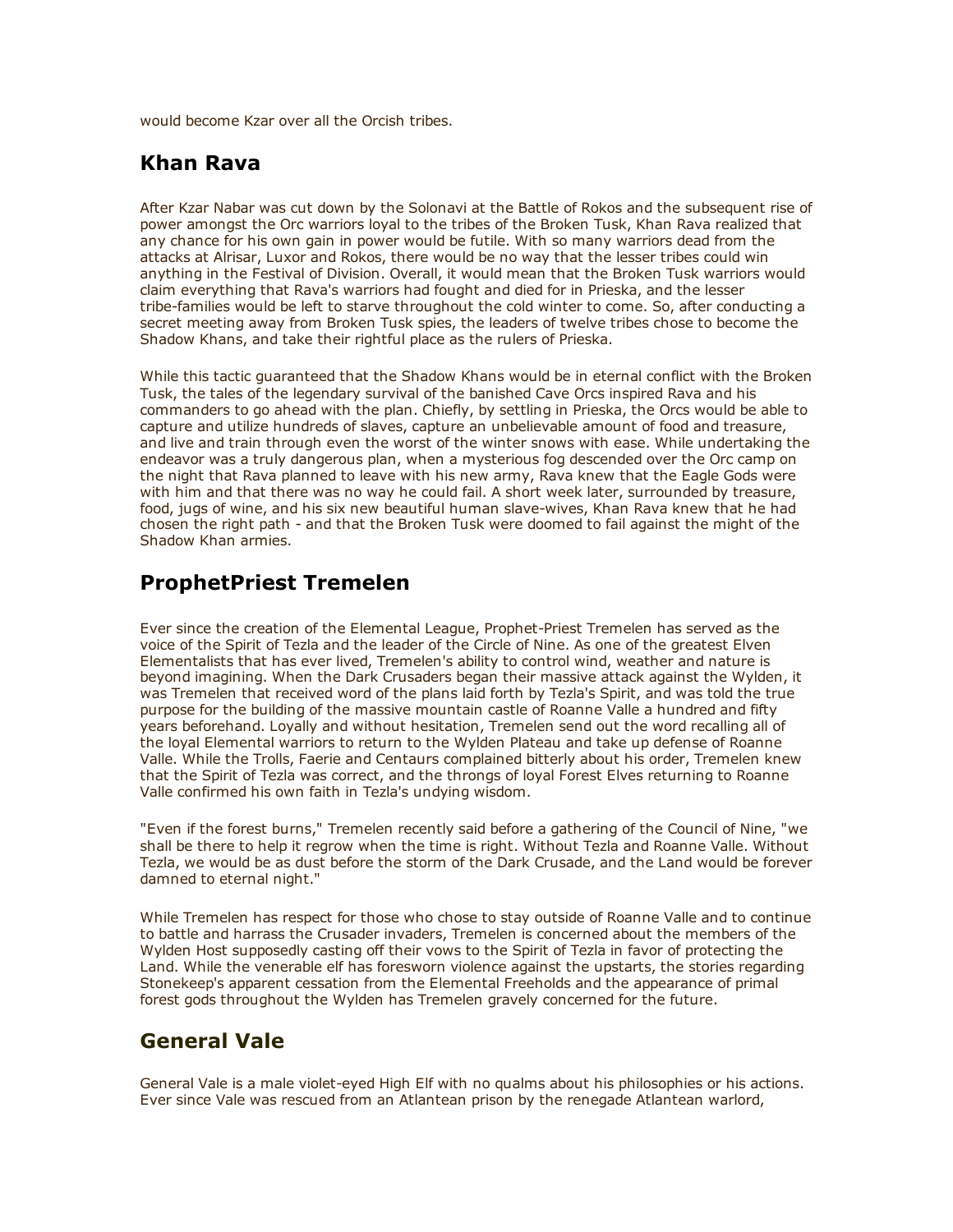Raydan Marz, this Elven General has planned for the day when he can organize the disaffected High Elven Free Army warriors into a force devoted to protecting the weak and defending the just. While General Vale understands fully the need for the High Elven Council to fear the lowlanders potential strength, he has cast aside the prejudicial illusions that all the lowlanders are evil animals without purpose or enlightenment. General Vale's new purpose in life is to fight for those that need his aid, even if it means lifting sword and spell against the very warriors he once swore to serve and fight beside as an Elven Lord.

While the Free Armies are largely populated by High Elven warriors that have left their Rivvenheim homeland, General Vale also recognizes that members of other races will have unique uses and purposes in the wars to come. Raydan Marz and his mixed contingent of humans, dwarves, orcs and elves convinced General Vale that a coalition force is the best choice. Add to that the loyalty of the Atlantean exile Lord Andreus, the winner of the Imperial Games, Commander Redwyne, and a number of well-armed Heroes from every walk of life, and General Vale has the makings of an army that could fathomably assault and overcome the army of nearly any enemy warlord.

### Master Cyrus

Master Cyrus is a powerful High Elven mage devoted to the ways of the Warrior Temples and the High Elven peoples of the Rivvenheims. Chosen by the High Elven Council to lead the Temple Masters, Master Cyrus will use all of his skills for three purposes to protect the Rivvenheim region from invasion, to destroy chaos and evil wherever he encounters it, and to utterly disrupt and destroy the political and military structures of all the lesser factions. After the destruction of the Knights Immortal army at Khamsin in the fall of 434 Tz, Master Cyrus has been given full freedom by the High Elven Council to do whatever is necessary to achieve his objectives and will be rewarded highly if he can annihilate the Atlantean and Revolutionary states in the process.

This High Elven warrior lives for honor, and his every moment is spent in service to the High Elven Council and the Heirraman Gods. While the commanders of the High Elven armies are often chosen from the noble class - members of the Wyndfenner, Lightfoot, Fairhame, Ivydown, Starsdawn, Longblade or Stormbringer families - Master Cyrus is a commoner blessed with a phenomenal amount of magical talent by the High Elven gods. As Cyrus serves the father-deity of the High Elven pantheon, Rythael, he hopes to one day die in battle and become a member of the ghostly Heirraman Host, an undefeatable army that answers only to the all-powerful High Elven gods.

# Drakor

Drakor is a Draconum warrior sworn to the quest of the Chrysalis, fighting and battling wherever he can in order to gain the experience necessary to evolve. Raised and taught by a family-group of Draconum devoted to personal excellence, Drakor has learned about battle and warfare ever since he was a chained Whelp under the guidance of a group of Neophant teachers. As one of his first memories of sentience contains the bloody slaughter of an Orc clurch-drummer that wandered too far from the grasslands of the Fist, Drakor has long held a reverence for slaughtering Orcs over the members of any other species. This makes Drakor a both feared and hated individual in the Fist, and entire tribes of Orcs will mobilize to destroy this hunter if word gets out that he is lurking nearby.

With the recent awakening of the Drakona from their millennia-old slumber, Drakor, like all the members of his kind, felt an emotional pull to join his ancestors. Upon encountering a flight of Drakona warriors high in the skies over Enos Joppa, Drakor engaged and survived a dangerous aerial combat with the powerful warriors. Upon proving his skills as a warrior, Drakor was guided back to the Dragon City. There, he learned that he had earned the respect of the Drakona, but it would take time for him to be trusted enough to fight and lead amongst the Drakona's armies. While Drakor offered to do anything for his masters in order to learn the extent of his true power as a dragon-warrior, they gave him only one task - to hunt down and capture a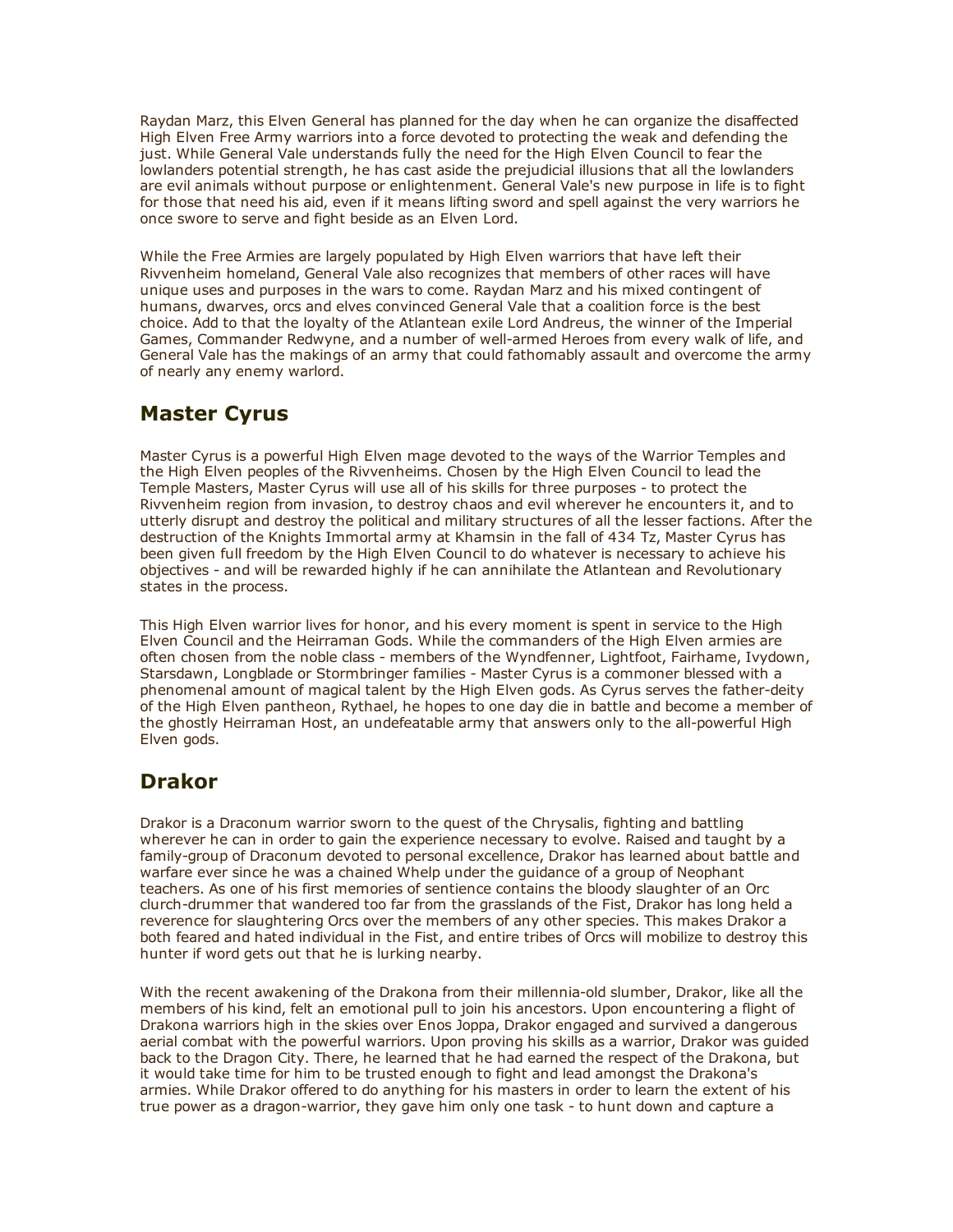nameless Draconum female, and to bring her back to the Dragon City as soon as possible. Once Drakor achieves this goal, by any means necessary, he will then be tested for suitability within the armies of the Drakona, and to undergo the advance Chrysalis spells that the Drakona reserve for only their most powerful warriors.

# Caldera

Caldera's history and life is unknown to her, as her memory was taken from her sometime only in the last few months. While this female Draconum has listened to tales about her past life as a Solonavi hunter, learned about her quest for her lost Draconum lover in the northern mountains, and knows that the family of rugged Dwarves found her unconscious on the shores of a mountain lake near the Kuttar Depths, the rest of her life is a mystery. While Caldera - a name given to her by the Dwarves who found her - waits for her memory to recover, this dragon-woman spends her time seeking wisdom and fighting prowess, and follows the path that the revered Dragon Gods have laid for her in this life.

Twice now, a blue-skinned Draconum has savagely attacked her, and twice she has evaded him. While a venerable Draconum seer told her that her destiny lies intertwined with the awakening of the Drakona in the northern mountains, she is so far unaware of why she is so important to the ancient masters of the Land, and whether her memory loss is somehow tied to an ancient prophecy. In order to buy time, Caldera currently travels south with her Dwarven family, seeking clues and answers to her destiny.

# Vithzerai

Vithzerai is a Draconum warrior that numbers amongst the most powerful members of his generation. Having undergone four Chrysalis evolutions, Vithzerai now has two heads, a snake-tail, and powerful magical abilities -- all signs that he is the chosen of the Dragon Gods. With the rising of the Drakona in the north, Vithzerai believes that it is his path in life to destroy the ancient ones in the north and set the Land back into balance. Vithzerai has had powerful visions detailing the Drakona and their cruel ways, and believes that the Dragon Gods have set before him the task of building an unstoppable army that will one day attack the Dragon City and destroy the Drakona for all time.

From what this powerful leader can discern from the ancient texts, there is an obscure legend of a female Draconum that will be essential in the destruction of the Drakona menace. But before this great warrior can be used as a weapon against the twisted evil of the Drakona, her true memory must be returned. If her memory is not reborn, then all of Vithzerai's efforts are doomed to fail, and the Drakona armies shall swallow the Draconum even as the lunar eclipse swallows the sun.

# Varatrix

While the Oracles of Rokos have long been praised by warlords, kings and wizards for their ability to predict the future, until the Solonavi revealed themselves at the Battle of Rokos to face the Orc threat, few ever suspected that the Black Tower was a center of Solonavi activity. For the course of centuries, dating back to even before the time of Tezla, the Solonavi carefully gathered, taught and trained Humans, Elves and Trolls blessed with psychic or oracular talents. Behind the scenes, agents of the Solonavi called Seekers gathered magical items from all around the Land, and stored them within the tower for the time when they would be needed. One day, all of these things will be useful - but the ultimate goal of the Solonavi is unknown even to the most trusted mortals in their ranks.

Varatrix is the leader of the Solonavi armies at Rokos, and is responsible for the safety and well-being of the city. While most Solonavi are capable of feeding off of emotion, agony or creativity, and can use that energy to create drones, servants and deadly warriors, Varatrix represents a kind of Solonavi capable of feeding off of the whole souls of living beings. While